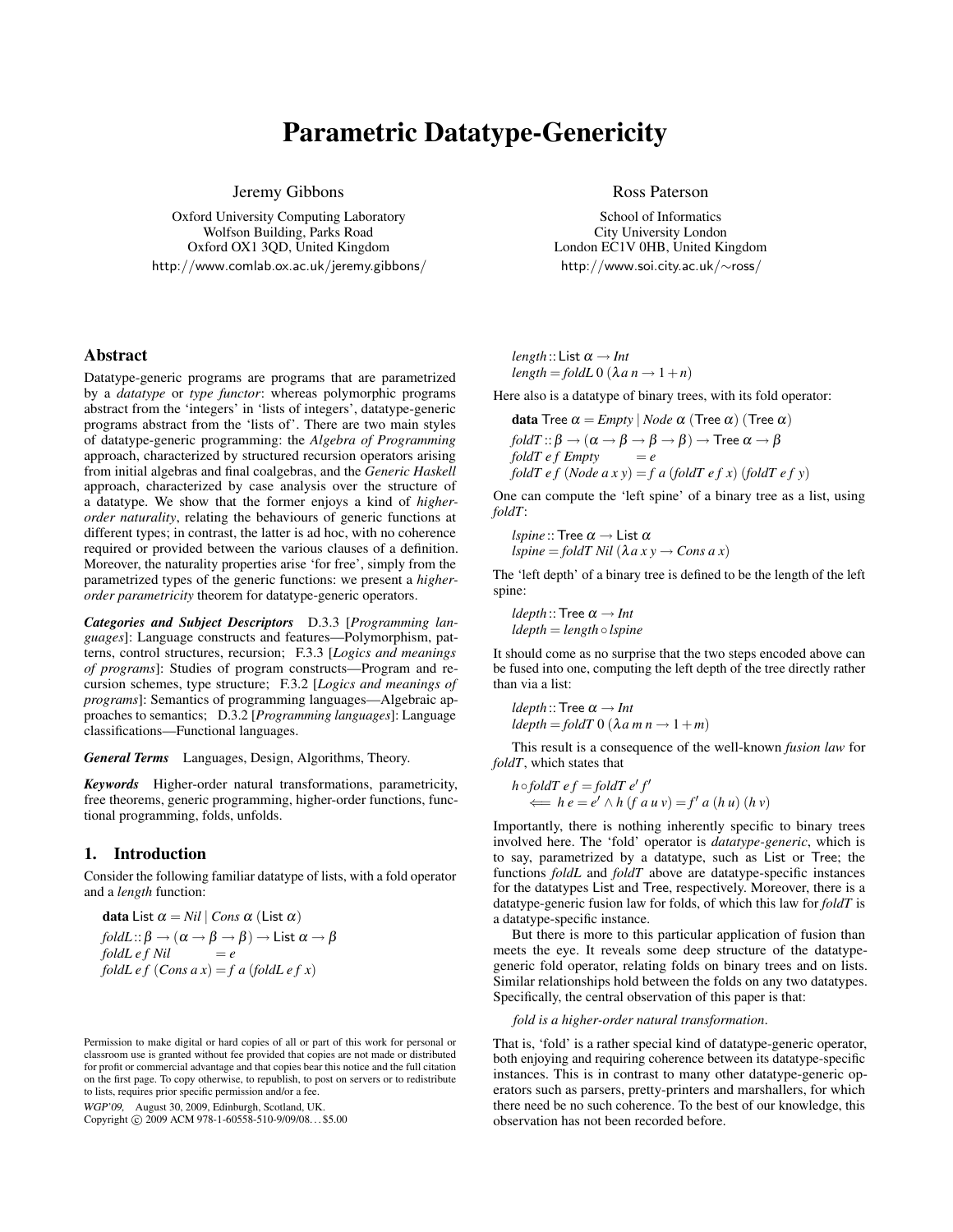The situation is analogous to that between *parametric* and *ad hoc* polymorphism. For example, the parametrically polymorphic function (now with an explicit universal type quantification) *length*:: $\forall \alpha$ . List  $\alpha \rightarrow Int$  amounts to a family of monomorphic functions *length* $\alpha$  :: List  $\alpha \rightarrow Int$ , one for each type  $\alpha$ . In languages satisfying parametricity, such as Girard's and Reynolds' polymorphic lambda calculi [11, 33], a *parametricity property* relates different monomorphic instances of polymorphic functions such as *length*, (a special case of) which states that:

 $length_{\beta}$   $(map f x) = length_{\alpha} x$  for  $f :: \alpha \rightarrow \beta$ 

Informally, mapping over a list preserves its length. This parametricity property follows from the type of the function *length* alone; one need not look at the function definition in order to prove it [40].

In contrast, languages that provide ad hoc polymorphism do not satisfy parametricity, and hence sacrifice these parametricity properties. For instance, Harper and Morrisett [13] present a polymorphic lambda calculus extended with *intensional polymorphism*, which supports run-time type analysis through a 'typecase' construct. This allows one to define a function *countInts*:: List  $a \rightarrow Int$  that counts all the integers in a list, so that for example *countInts*  $[4,5,6] = 3$ , but *countInts*  $[True, False, True] = 0$ , and *countInts*  $[(1,2), (3,4)] = 0$ . This too can be considered as a family of monomorphic functions *countInts*α :: List  $\alpha \rightarrow Int$ , one for each type  $\alpha$ . But the polymorphism is ad hoc, and there need be no corresponding coherence between specific instances: the equation that would be (a special case of) the parametricity property, namely,

 $countInts_{\beta}$   $(map f x) = countInts_{\alpha} x$  for  $f :: \alpha \rightarrow \beta$ 

does not hold for the intended definition of *countInts*, so it certainly does not follow from its type.

Note that Haskell's type class mechanism [12] allows one to solve many of the problems for which ad hoc polymorphism seems attractive, without sacrificing parametricity. It is still not possible or at least, not straightforward — to write something like *countInts* above, but one can write instead a function *count* :: *Eq*  $\alpha \Rightarrow \alpha \rightarrow$ List  $\alpha \rightarrow Int$  that counts the occurrences of a given element in a list (in which the notation '*Eq*  $\alpha \Rightarrow$ ' denotes a type class context, essentially a bounded quantification over the type class *Eq* of types  $\alpha$  possessing an equality operation [22]). Using the standard compilation technique by translation into dictionary-passing style, *count* will be implemented with an additional parameter giving the equality operation, effectively having the type

*count*': 
$$
(\alpha \rightarrow \alpha \rightarrow \beta \circ o l) \rightarrow \alpha \rightarrow \text{List } \alpha \rightarrow \text{Int}
$$

This turns the apparent ad hoc polymorphism into parametric polymorphism; the parametricity property for the type of *count'*, when specialized to functions, turns out to be

$$
g a a' = h (f a) (f a') \Longrightarrow
$$
  
count  $\beta$  h (f a) (map f x) = count' a g a x

for any  $f: \alpha \to \beta$ ,  $g: \alpha \to \alpha \to \beta$  *bool*,  $h: \beta \to \beta \to \beta$  *bool*. This property is valid; among other consequences, when *g* and *h* are specialized to the equality functions on  $\alpha$  and  $\beta$  respectively, it states that mapping with an injective function preserves element counts.

This paper is concerned with *parametric datatype-generic* operators such as fold, which obey a parametricity property analogous to that of *length* above, and contrasts them with *ad hoc* (or *intensionally*) datatype-generic operators such as parsers, pretty-printers and marshallers, which do not. Cardelli and Wegner [6] consider parametric polymorphism to be 'true polymorphism, whereas ad hoc polymorphism is some kind of apparent polymorphism whose polymorphic character disappears at close range'. We refrain from making quite so strong a statement in the context of datatype-generic programming; however, we do consider parametric datatype-genericity to be the 'gold standard' of datatype-generic programming, to be preferred over ad hoc datatype-genericity when it is available.

Our intended audience is those intrigued by 'theorems for free' [40] and 'functional programming with bananas and lenses' [29]. A little familiarity with typed lambda calculi and the notions of natural transformation and initial algebra will be helpful, although we provide most definitions as we go along.

## 2. Datatype-generic programming

Computer science uses a small number of highly overloaded terms, corresponding to characteristics that recur in many areas of the field. The distinction between *static* and *dynamic* aspects is one example, applying to typing, binding, IP addresses, web pages, loading of libraries, memory allocation, and program analyses, among many other things.

The term *generic* is another example, although in this case particularly within the programming languages community rather than computer science as a whole. 'Generic programming' means different things to different people: polymorphism [1], abstract datatypes [34], metaprogramming [37], and so on. We have been using it to refer to programs parametrized by a datatype such as 'lists of' or 'trees of'; but to reduce confusion, we have coined a new term *datatype-generic programming* [9] for this specific usage. Examples of datatype-generic programs are the map and fold higher-order traversal patterns of the *origami programming* style [8], and data processing tools such as pretty-printers, parsers, encoders, marshallers, comparators, and so on that form the main applications of Generic Haskell [16].

All of the operations named above can be defined once and for all, for all datatypes, rather than over and over again for each specific datatype. (However, note that although the data processing tools are all generic in the *structure* of data—a single definition can be written to cover all shapes—they are ad hoc polymorphic in the *content*—each takes arguments to handle content, explicitly or implicitly, and each type of content requires different actual parameters.) However, the two families of operations differ in the style of definition that can be provided. Roughly speaking, the origami family of datatype-generic operations have definitions that are *parametric* in the datatype parameter, whereas those of the data processor family are in general *ad hoc* in the parameter. That is to say, in the former the datatype parameter is passed around and applied, but not analysed; whereas the latter relies on a case analysis of the parameter. As a consequence, different specific instances of a datatype-generic operation from the origami family are related, whereas there is no such constraint on instances of a datatypegeneric data processor.

Some instances of parametricity can be expressed in the form of natural transformations in a suitable categorical setting. In particular, the parametricity properties enjoyed by the origami operators can be expressed as natural transformations in the category of functors, or *higher-order natural transformations*. We therefore may say that the origami operations are *(higher-order) natural* in the datatype parameter. We do not mean to suggest that nonorigami datatype-generic operations such as pretty-printers and parsers are 'unnatural'. However, the definition by case analysis does not provide naturality naturally: ensuring naturality requires very careful consideration of the interaction between the different cases of the definition. By analogy with Cardelli and Wegner's observations about polymorphism, we claim that higher-order naturality is at least a useful healthiness condition on datatype-generic definitions.

Short explanations of the origami and Generic Haskell styles follow; for a more detailed comparison, see [18].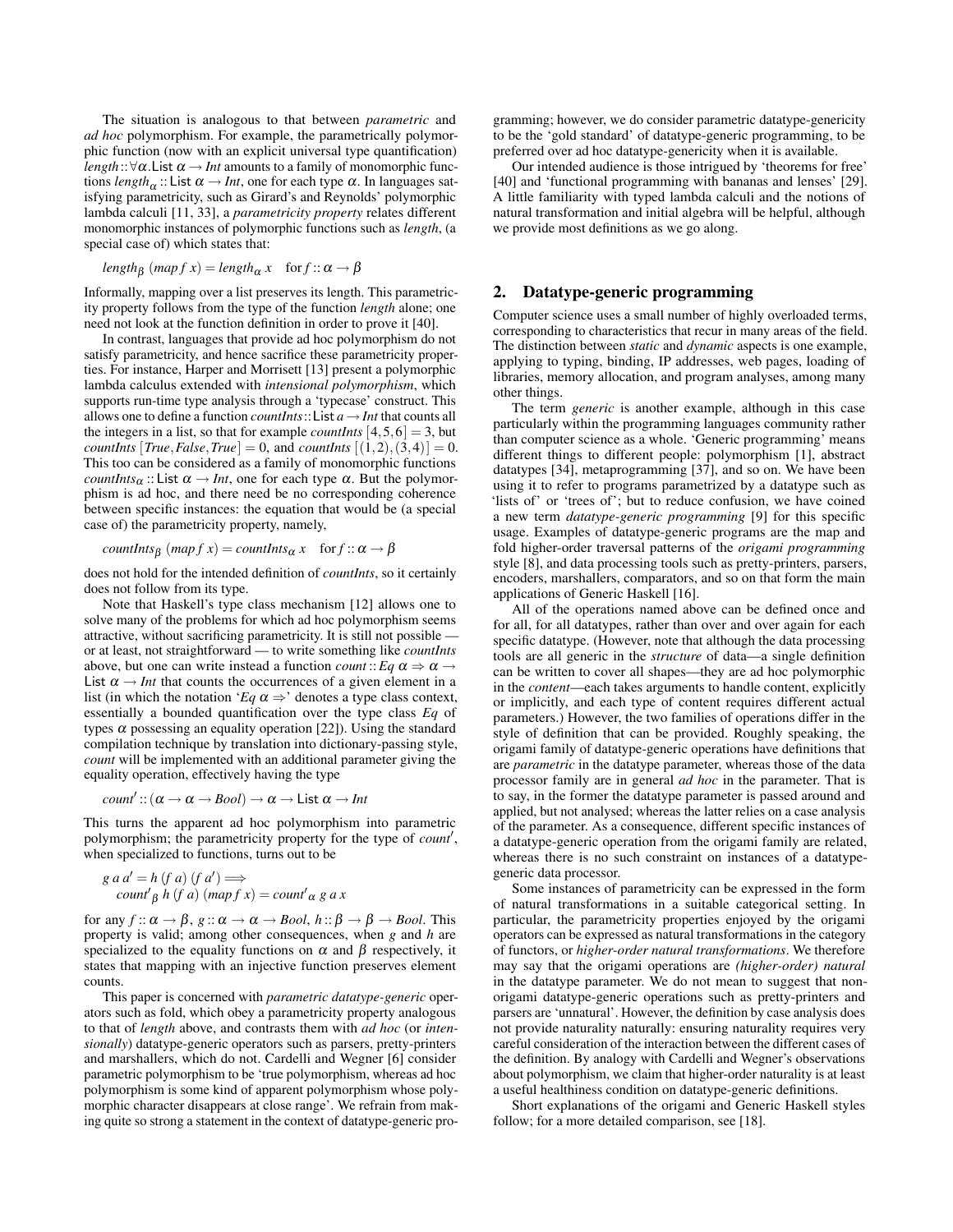#### 2.1 Origami programming

The *Origami* [8] or *Algebra of Programming* [4] style is based around the idea that datatypes are *fixpoints* of *functors*.

We assume a cartesian closed category C, with initial and final objects, and all  $ω$ -colimits and  $ω$ -limits; the objects of  $C$  model 'types', and the arrows model 'programs' between those types. We use  $\omega$ -cocontinuous and  $\omega$ -continuous functors (that is, those that preserve  $\omega$ -colimits and  $\omega$ -limits respectively) to describe the shape of recursive datatypes; among others, this includes all the polynomial functors (that is, those constructed from some base objects using products and coproducts). An example of a polynomial functor is the operation L whose action on objects is given by  $L\alpha = 1 + Int \times \alpha$ , and whose action on arrows Lf behaves as the identity on a unit (in the left of the sum), and applies *f* to the second component of a pair (in the right of the sum).

An F-algebra is a pair  $(\alpha, f)$  with  $f : F\alpha \to \alpha$ . A standard result [36] is that an  $\omega$ -cocontinuous functor F possesses an initial Falgebra, which we denote  $(\mu F, IN_F)$ . We write FOLD<sub>F</sub> *f* for the witness to the initiality, the unique homomorphism from the initial algebra to an F-algebra  $(\alpha, f)$ ; thus, for particular F, the type of FOLD<sub>F</sub> itself is

$$
(\mathsf{F}\alpha \mathbin{\rightarrow} \alpha) \mathbin{\rightarrow} (\mu \mathsf{F} \mathbin{\rightarrow} \alpha)
$$

The uniqueness of the witness to initiality is expressed in the universal property

$$
h = \text{FOLD}_\text{F} f \iff h \cdot \text{IN}_\text{F} = f \cdot \text{F} h
$$

For example,  $\mu$ L (where L is as defined above) is the datatype of finite lists of integers; an integer-specific version of the function *length* from Section 1 can be written

$$
length = \text{FOLD}_L
$$
 ( $zero \triangledown inc2$ ): List  $Int \rightarrow Int$ 

where  $zero: 1 \rightarrow Int$  always yields zero,  $inc2: Int \times Int \rightarrow Int$  returns the successor of the second component of a pair of integers, and  $\nabla$ is the morphism combining the two branches of a sum.

Two simple consequences of the universal property are an *evaluation rule* showing how a data structure is consumed, obtained by letting  $h = \text{FOLDF } f$ :

$$
\text{FOLD}_{\mathsf{F}} f \cdot \text{IN}_{\mathsf{F}} = f \cdot \mathsf{F}(\text{FOLD}_{\mathsf{F}} f)
$$

and a *reflection rule* (sometimes called 'Lambek's Lemma') stating that folding with constructors is the identity, obtained by letting  $h = id_{\mu}$  and  $f = IN_F$ :

FOLDF INF = 
$$
id_{\mu F}
$$

A more interesting consequence is the *fusion law*, for combining a FOLD with a following function:

$$
h \cdot \text{FOLD}_{F} f = \text{FOLD}_{F} g \iff h \cdot f = g \cdot \text{F} h
$$

Dually, an F-coalgebra for an  $\omega$ -continuous functor F is a pair  $(\alpha, f)$  with  $f : \alpha \to \mathsf{F}\alpha$ ; the final F-coalgebra is  $(v\mathsf{F}, \text{OUT}_{\mathsf{F}})$ ; the witness to finality, the unique homomorphism from an Fcoalgebra  $(\alpha, f)$  to the final coalgebra, is denoted UNFOLD<sub>F</sub> *f*, whose uniqueness is expressed in the universal property

$$
h = \text{UNFOLD}_{F} f \iff \text{OUT}_{F} \cdot h = \mathsf{F}h \cdot f
$$

Consequences of the universal property include an evaluation rule:

$$
OUT_{F} \cdot UNFOLD_{F} f = F(UNFOLD_{F} f) \cdot f
$$

a reflection rule:

UNFOLD<sub>F</sub> OUT<sub>F</sub> =  $id_{vF}$ 

and a fusion law for combining an UNFOLD with a preceding function:

$$
UNFOLD_{F} f \cdot h = UNFOLD_{F} g \iff f \cdot h = Fh \cdot g
$$

For example, the  $\omega$ -cocontinuous functor S acting on objects as  $S\alpha = Int \times \alpha$  and on arrows as  $Sf = id_{Int} \times f$  induces a datatype *IStream* =  $vS$  of infinite streams of integers. A step function  $f$ :  $\alpha \rightarrow S\alpha$  induces a stream producer UNFOLD<sub>S</sub>  $f : \alpha \rightarrow I$ *Stream*; so *repeat* = UNFOLD<sub>S</sub> (*id*  $\triangle$  *id*): *Int*  $\rightarrow$  *IStream* yields a stream of copies of a given integer, where  $\Delta$  is the morphism making a pair using two functions, and

*zipAdd* = UNFOLD<sup>S</sup> *addHeads*:*IStream*×*IStream* → *IStream*

adds two integer streams element-wise, where

 $addHeads$  (*SCons x xs*, *SCons y ys*) =  $(x + y, (xs, ys))$ 

(pattern-matching on a stream constructor '*SCons*' for brevity).

### 2.2 Generic Haskell

A different approach to datatype-generic programming involves case analyses on the structure of datatypes: 'a generic program is defined by induction on structure-representation types' [18]. We take as representative of this approach the Generic Haskell extension [14, 17, 26] of Haskell [32], based on the notion of type-indexed functions with kind-indexed types [15], in which the family of type indexes is the polynomial types (sums and products of the unit type and some basic types such as *Int*); however, our remarks apply just as well to a number of related techniques, such as the 'Scrap Your Boilerplate' series [23, 24, 25].

Consider the datatype-generic function *encode*, encoding a data structure as a list of bits. In Generic Haskell, this is defined roughly as follows. (We have made some simplifications, such as omitting cases for labels and constructors, for brevity. We have also adapted the Generic Haskell syntax slightly, for consistency with the rest of this paper; in particular, we use the list constructors from Section 1, so that we can use ':' for type or kind judgements.)

| encode $\{\alpha : \star\}$ | : $(encode \{\alpha\}) \Rightarrow \alpha \rightarrow \text{List }Bool$                 |
|-----------------------------|-----------------------------------------------------------------------------------------|
| $encode{Unit}$ ()           | $=$ Nil                                                                                 |
| $encode{Int}$ n             | $= encodelnt n$                                                                         |
|                             | encode $\{\alpha : \beta\}$ (Inl x) = Cons (False, encode $\{\alpha\}$ x)               |
|                             | encode $\{\alpha : \pm : \beta\}$ (Inr y) = Cons (True, encode $\{\beta\}$ y)           |
|                             | encode $\{\alpha : x : \beta\}$ $(x, y)$ = encode $\{\alpha\}$ x + encode $\{\beta\}$ y |

The first line gives a type declaration, as usual; it declares that *encode* specialized to a type  $\alpha$  of kind  $\star$  has type  $\alpha \rightarrow$  List *Bool*. (This does not mean that *encode* can be applied only to types of kind  $\star$ . Rather, the type of *encode* at a type index of another kind is derived automatically from this. For example, *encode*{|List|} has type  $(\alpha \rightarrow \text{List }Bool) \rightarrow (\text{List } \alpha \rightarrow \text{List }Bool)$ ; hence the slogan that 'type-indexed functions have kind-indexed types' [15].) Moreover, the context ' $\langle encode\{\alpha\}\rangle \Rightarrow$ ' indicates that *encode* depends on itself, that is, it is defined inductively. There are cases for each possible top-level structure of the type index; the base case for integers assumes a primitive function *encodeInt* :*Int* → List *Bool*. The Generic Haskell compiler uses these five cases to derive a specialization of *encode* for any polynomial datatype, such as for the types of integer lists and binary trees introduced in Section 1.

The important point is that the behaviour of *encode* is dispersed across five separate cases, and any desired coherence between different instances has to be very carefully engineered. Recall, for example, the relationship from Section 1 between folds on binary trees and on their left spines. Is there a corresponding relationship between the encodings of binary trees and their left spines? It turns out that there is some relationship between specializations of *encode* for binary trees and for their left spines; but that relationship depends on carefully engineered interaction between the behaviours in different branches, and depends non-trivially on prefix-freeness of the encoding (a happy consequence of this particular definition) and therefore is not a naturality property in the same sense.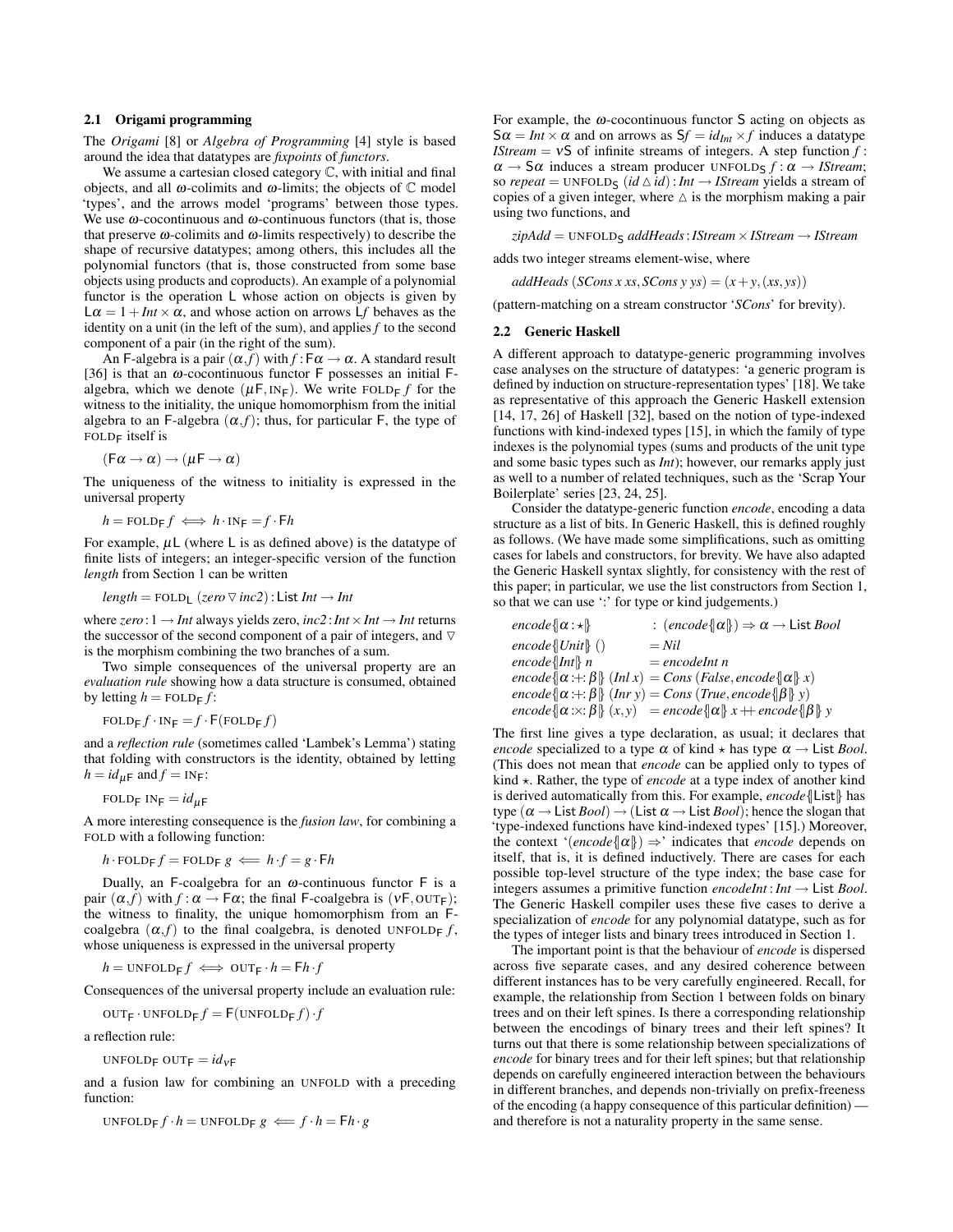To restate our point: ad hoc datatype-generic programs may in fact be higher-order natural, and perhaps higher-order naturality is a useful healthiness condition for datatype genericity; but with ad hoc techniques, this naturality requires careful design, rather than arising automatically — parametricity does not hold.

## 3. Higher-order functors and natural transformations

It is standard to note that one can define a category whose objects are functors from a category  $\mathbb D$  to a category  $\mathbb E$ , with natural transformations as morphisms. We shall consider initial algebras, so we limit our attention to  $\omega$ -cocontinuous functors, writing  $\mathbb{D} \sim \mathbb{E}$ for the category of such functors. This category inherits colimits from E, constructed pointwise. We sometimes use the standard notation  $\mathbb{C}(\alpha, \beta)$  for the arrows in category  $\mathbb C$  from object  $\alpha$  to object β.

The next step is to consider functors to and from these functor categories, i.e. *higher-order functors* (or *hofunctors* for short). Consider the initial fixpoint operator  $\mu$ , which maps functors of C  $\sim \mathbb{C}$  to objects of C. For each natural transformation  $\phi : \mathsf{F} \to \mathsf{G}$ between  $\omega$ -cocontinuous functors  $F$  and  $G$ , there is a corresponding mapping  $\mu \phi : \mu \rightarrow \mu \mathsf{G}$  between the initial algebras of those functors, defined by:

 $\mu \phi = \text{FOLD}_{F} (\text{IN}_{G} \cdot \phi_{\mu G})$ 

Preservation of the identity,  $\mu(id_F) = id_{\mu}F : \mu F \to \mu F$ , follows from the reflection rule, and preservation of composition

$$
\mu(\phi \cdot \psi) = \mu \phi \cdot \mu \psi : \mu \mathsf{F} \to \mu \mathsf{H}
$$

follows from fold fusion. Moreover  $\mu$  also preserves  $\omega$ -colimits. We denote arbitrary hofunctors with calligraphic capitals (such as  $\mathcal{H}$ ).

There is a notion of 'application' appropriate for the cartesianclosed structure on Cat [27, IV.6], namely the functor ∗ from  $(\mathbb{D} \rightarrow \mathbb{E}) \times \mathbb{D}$  to  $\mathbb E$  defined by:

$$
\begin{array}{l}\n\mathsf{F} * \alpha = \mathsf{F} \alpha \\
\phi * f = \mathsf{G} f \cdot \phi_{\alpha} \\
= \phi_{\beta} \cdot \mathsf{F} f\n\end{array}
$$

for  $\phi : \mathsf{F} \to \mathsf{G}$  and  $f : \alpha \to \beta$ . (For later convenience, we introduce the convention that '∗' binds tighter than '·'.)

## 3.1 Higher-order naturality

We have seen that  $\mu$  is a hofunctor on  $\mathbb{C}$ ; another such hofunctor is the  $H$  defined by

 $\mathcal{H} x = x * \mu x$ 

The action of  $\mathcal H$  on objects of  $\mathbb C \rightarrow \mathbb C$  (which are functors on  $\mathbb C$ ) is

 $H = F(\mu F)$ 

The action of this hofunctor on arrows of  $\mathbb{C} \rightarrow \mathbb{C}$  (which are natural transformations) is to take  $\phi : F \to G$  to an arrow

$$
\mathscr{H} \phi = \phi * \mu \phi : F(\mu F) \to G(\mu G)
$$

of C. Expanding the above definition of the application functor, this becomes

 $\mathscr{H} \phi = \mathsf{G}(\mu \phi) \cdot \phi_{\mu \mathsf{F}}$  $= \phi_{\mu}$ G · F( $\mu \dot{\phi}$ )

The lifting of the notion of functor to the functor category prompts the consideration of similarly lifting the notion of natural transformation. A *higher-order natural transformation* (or *hont* for short) on a category  $C$  is just the normal notion of natural transformation, specialized to the functor category  $\mathbb{C} \rightarrow \mathbb{C}$ : for hofunctors  $\mathcal{H}, \mathcal{K} : (\mathbb{C} \to \mathbb{C}) \to \mathbb{D}$ , a hont OP:  $\mathcal{H} \to \mathcal{K}$  is a

family of arrows  $OP_F \in \mathbb{D}(\mathcal{H}F, \mathcal{K}F)$  for  $F : \mathbb{C} \to \mathbb{C}$ , such that  $OP_G \cdot \mathcal{H} \phi = \mathcal{K} \phi \cdot OP_F$  for  $\phi : F \to G$ . Diagrammatically:

$$
\mathcal{H} \to \mathcal{K} \to \mathcal{K} \to \mathcal{K} \to \mathcal{H} \circ \mathcal{H} \circ \mathcal{H} \circ \mathcal{H} \circ \mathcal{H} \circ \mathcal{H} \circ \mathcal{H} \circ \mathcal{H} \circ \mathcal{H} \circ \mathcal{H} \circ \mathcal{H} \circ \mathcal{H} \circ \mathcal{H} \circ \mathcal{H} \circ \mathcal{H} \circ \mathcal{H} \circ \mathcal{H} \circ \mathcal{H} \circ \mathcal{H} \circ \mathcal{H} \circ \mathcal{H} \circ \mathcal{H} \circ \mathcal{H} \circ \mathcal{H} \circ \mathcal{H} \circ \mathcal{H} \circ \mathcal{H} \circ \mathcal{H} \circ \mathcal{H} \circ \mathcal{H} \circ \mathcal{H} \circ \mathcal{H} \circ \mathcal{H} \circ \mathcal{H} \circ \mathcal{H} \circ \mathcal{H} \circ \mathcal{H} \circ \mathcal{H} \circ \mathcal{H} \circ \mathcal{H} \circ \mathcal{H} \circ \mathcal{H} \circ \mathcal{H} \circ \mathcal{H} \circ \mathcal{H} \circ \mathcal{H} \circ \mathcal{H} \circ \mathcal{H} \circ \mathcal{H} \circ \mathcal{H} \circ \mathcal{H} \circ \mathcal{H} \circ \mathcal{H} \circ \mathcal{H} \circ \mathcal{H} \circ \mathcal{H} \circ \mathcal{H} \circ \mathcal{H} \circ \mathcal{H} \circ \mathcal{H} \circ \mathcal{H} \circ \mathcal{H} \circ \mathcal{H} \circ \mathcal{H} \circ \mathcal{H} \circ \mathcal{H} \circ \mathcal{H} \circ \mathcal{H} \circ \mathcal{H} \circ \mathcal{H} \circ \mathcal{H} \circ \mathcal{H} \circ \mathcal{H} \circ \mathcal{H} \circ \mathcal{H} \circ \mathcal{H} \circ \mathcal{H} \circ \mathcal{H} \circ \mathcal{H} \circ \mathcal{H} \circ \mathcal{H} \circ \mathcal{H} \circ \mathcal{H} \circ \mathcal{H} \circ \mathcal{H} \circ \mathcal{H} \circ \mathcal{H} \circ \mathcal{H} \circ \mathcal{H} \circ \mathcal{H} \circ \mathcal{H} \circ
$$

It turns out that the constructor IN of initial algebras is a hont  $\mathcal{H} \rightarrow \mu$ , where the hofunctor  $\mathcal{H}$  is as defined above. That is,

 $IN_G \cdot \phi_{\mu} G \cdot F(\mu \phi) = \mu \phi \cdot IN_F$ 

This condition is straightforward to verify:

 $\mu \phi \cdot \text{INF}$ = { characterization  $\mu \phi = \text{FOLD}_F (\text{IN}_G \cdot \phi_{\mu} G)$  } FOLD<sub>F</sub>  $(IN_G \cdot \phi_{\mu} G) \cdot IN_F$ = { FOLD evaluation }  $IN_G \cdot \phi_{\mu G} \cdot F(\text{FOLD}_F(\text{IN}_G \cdot \phi_{\mu G}))$  $=$  { characterization of  $\mu \phi$  as a FOLD again }  $IN_G \cdot \phi_{\mu} G \cdot F(\mu \phi)$ 

## 3.2 Fold

Our key example is provided by FOLD. Specifically, FOLD is a hont  $\mathcal{H} \rightarrow \mathcal{K}$ , where  $\alpha$  is a fixed object of  $\mathbb{C}$ , and contravariant hofunctors  $\mathcal{H}, \mathcal{K}$  are defined by:

$$
\mathcal{H}\mathsf{F} = (\mathsf{F}\alpha \to \alpha) \n\mathcal{H}\phi = (\cdot \phi_{\alpha}) : (\mathsf{G}\alpha \to \alpha) \to (\mathsf{F}\alpha \to \alpha) \quad \text{for } \phi : \mathsf{F} \to \mathsf{G} \n\mathcal{K}\mathsf{F} = (\mu \mathsf{F} \to \alpha) \n\mathcal{K}\phi = (\cdot \mu \phi) : (\mu \mathsf{G} \to \alpha) \to (\mu \mathsf{F} \to \alpha) \quad \text{for } \phi : \mathsf{F} \to \mathsf{G}
$$

Because the hofunctors are contravariant, some of the arrows in the higher-order naturality property get reversed:

$$
\mathcal{H} G \xrightarrow{\text{OPG}} \mathcal{K} G
$$
\n
$$
\mathcal{H} \phi \qquad \qquad \downarrow \mathcal{K} \phi
$$
\n
$$
\mathcal{H} F \xrightarrow{\text{OPF}} \mathcal{K} F
$$

Thus, our claim induces a proof obligation

 $FOLD_F$   $(f \cdot \phi_\alpha) = FOLD_G f \cdot \mu\phi$ 

for  $\phi : \mathsf{F} \to \mathsf{G}$  and  $f : \mathsf{G}\alpha \to \alpha$ , which, since  $\mu \phi$  is itself an instance of FOLD, can be discharged using fold fusion:

$$
\begin{aligned}\n &\text{FOLD}_G f \cdot \text{IN}_G \cdot \phi_\mu \text{G} \\
 &= \{ \text{FOLD evaluation } \} \\
 &\quad f \cdot \text{G}(\text{FOLD}_G f) \cdot \phi_\mu \text{G} \\
 &= \{ \text{naturality of } \phi \} \\
 &\quad f \cdot \phi_\alpha \cdot \text{F}(\text{FOLD}_G f)\n \end{aligned}
$$

In particular, an integer-specific instance of the example in Section 1 has  $T(\alpha) = 1 + Int \times (\alpha \times \alpha)$ , so that  $\mu$ T is binary trees of integers, and  $L\alpha = 1 + Int \times \alpha$  as before, so that  $\mu L$  is lists of integers. Choose  $\phi : \mathsf{T} \to \mathsf{L} = id + id \times fst$ , which discards right children. Then  $lspine = \mu \phi$ , and the naturality property implies that  $ldepth =$ *length* · *lspine* as required. (For a polymorphic datatype Tree  $\alpha$ , one would need to use a *bifunctor* such as  $T_{\alpha}(\beta) = 1 + \alpha \times (\beta \times \beta)$ ; the theory generalises smoothly in this way.)

#### 3.3 Paramorphism

We have shown that both the datatype-generic constructor IN of initial algebras and the FOLD operator enjoy a rather special property, being parametric in their shape parameters. However, there is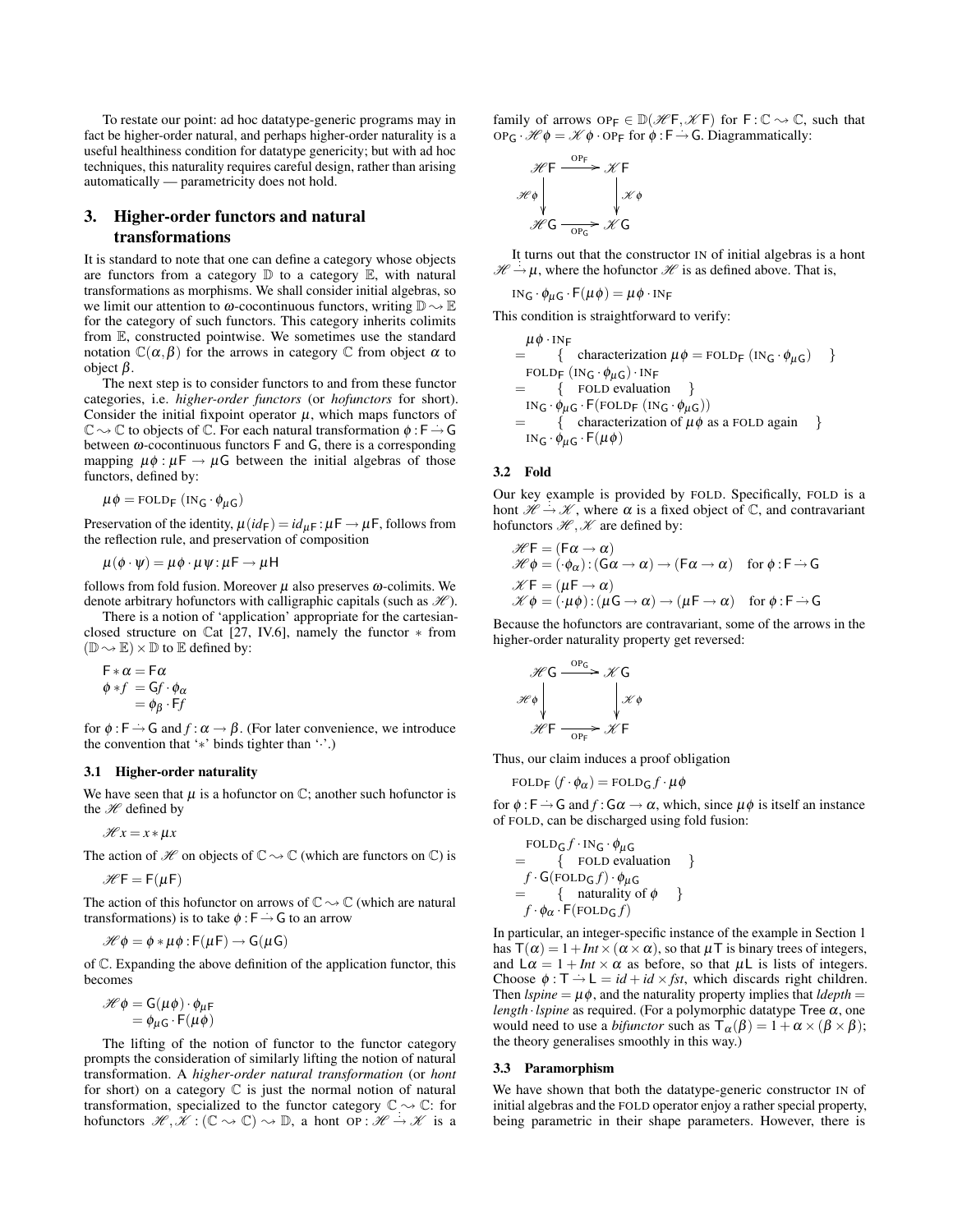nothing inherently specific about FOLD and IN in this regard; many other datatype-generic operators enjoy similar properties. For example, there are generalizations of FOLD, from so-called iteration to primitive recursion. Meertens [28] captures the familiar pattern of primitive recursion by defining the *paramorphism*:

$$
PARRA_F: (F(\alpha \times \mu F) \to \alpha) \to (\mu F \to \alpha)
$$

This too is a hont PARA :  $\mathcal{H} \xrightarrow{\div} \mathcal{K}$  where contravariant hofunctor  $\mathscr{H} : (\mathbb{C} \rightarrow \mathbb{C}) \rightarrow \mathbb{C}^{op}$  is given by:

$$
\mathcal{H}\mathsf{F} = (\mathsf{F}(\alpha \times \mu \mathsf{F}) \to \alpha) \mathcal{H}\phi = (\cdot(\phi * (id \times \mu \phi))) : \mathcal{H}\mathsf{G} \to \mathcal{H}\mathsf{F} \quad \text{for } \phi : \mathsf{F} \to \mathsf{G}
$$

and  $K$  is the hofunctor used for FOLD above.

## 4. Co-algebraic honts

We can obtain another class of honts by dualizing the constructions of the previous section, using  $\omega$ -continuous functors. In this case, we obtain an  $\omega$ -continuous hofunctor  $v : (\mathbb{C} \rightarrow \mathbb{C}) \rightarrow \mathbb{C}$  dualizing  $\mu$ , with action on natural transformation  $\phi : F \rightarrow G$  defined by:

$$
v\phi = \text{UNFOLD}_G \left( \phi_{vF} \cdot \text{OUT}_F \right) : vF \to vG
$$

(preservation of identities and compositions is straightforward to check). We then have a family of dual natural transformations.

#### 4.1 Out

Dually to IN, the destructor OUT of final co-algebras is natural in its functor parameter too: OUT:  $v \rightarrow \mathcal{K}$  where  $v : (\mathbb{C} \rightarrow \mathbb{C}) \rightarrow \mathbb{C}$  is as defined above, and covariant hofunctor  $\mathscr{K} : (\mathbb{C} \rightarrow \mathbb{C}) \rightarrow \mathbb{C}$  is given by:

$$
\mathscr{K}F = F(vF)
$$
  

$$
\mathscr{K}\phi = \phi * v\phi : F(vF) \to G(vG) \text{ for } \phi : F \to G
$$

That is,

$$
G(v\phi) \cdot \phi_{vF} \cdot \text{OUT}_F = \text{OUT}_G \cdot v\phi
$$

which may again easily be verified using the definition of  $v\phi$  and the evaluation rule of UNFOLD.

#### 4.2 Unfold

Similarly, the UNFOLD operator dualizing FOLD is a hont  $\mathcal{H} \rightarrow \mathcal{K}$ where covariant hofunctors  $\mathcal{H}, \mathcal{K} : (\mathbb{C} \rightarrow \mathbb{C}) \rightarrow \mathbb{C}$  are given by:

$$
\mathcal{H}\mathsf{F} = (\alpha \to \mathsf{F}\alpha) \n\mathcal{H}\phi = (\phi_{\alpha}) : (\alpha \to \mathsf{F}\alpha) \to (\alpha \to \mathsf{G}\alpha) \quad \text{for } \phi : \mathsf{F} \to \mathsf{G} \n\mathcal{H}\mathsf{F} = (\alpha \to v\mathsf{F}) \n\mathcal{H}\phi = (v\phi) : (\alpha \to v\mathsf{F}) \to (\alpha \to v\mathsf{G}) \quad \text{for } \phi : \mathsf{F} \to \mathsf{G}
$$

The higher-order naturality amounts to the claim that

UNFOLD<sub>G</sub>  $(\phi_{\alpha} \cdot f) = v \phi \cdot \text{UNFOLD}_{F} f$ 

for  $f : \alpha \to \mathsf{F}\alpha$ ; by definition of  $v\phi$  and unfold fusion, it suffices to show

$$
\phi_{\mathsf{VF}} \cdot \text{OUTF} \cdot \text{UNFOLDF} f = \mathsf{G}(\text{UNFOLDF} f) \cdot \phi_{\alpha} \cdot f
$$

which follows from the naturality of  $\phi$  and the evaluation rule for UNFOLD:

$$
\begin{array}{ll}\n\phi_{\mathsf{VF}} \cdot \text{OUTF} \cdot \text{UNFOLDF} f \\
= \{ \text{UNFOLD evaluation } \} \\
\phi_{\mathsf{VF}} \cdot \text{F}(\text{UNFOLDF} f) \cdot f \\
= \{ \text{naturality of } \phi \} \\
\text{G}(\text{UNFOLDF} f) \cdot \phi_{\alpha} \cdot f\n\end{array}
$$

(Note that the higher-order naturality of UNFOLD is simpler than that of FOLD, because it does not involve contravariance. Perhaps UNFOLD should be better appreciated [10] — even considered the 'ordinary' case, and FOLD its dual?)

As an application of the higher-order naturality of UNFOLD, consider Pascal's Triangle:

$$
\begin{array}{cccc}\n & & & & & & 1 \\
 & & 1 & & 1 & & & \\
 & 1 & 2 & 1 & & & \\
 & 1 & 3 & 3 & 1 & & \\
 & 1 & 4 & 6 & 4 & 1 & \\
 & 1 & 5 & 10 & 10 & 5 & 1\n\end{array}
$$

The triangular shape can expressed as the final coalgebra of the bifunctor U defined by  $U_{\alpha} = Int \times IStream \times IStream \times \alpha$ , which gives a vertex of type *Int*, two infinite edges of type *IStream Int*, and an inner structure of type  $\alpha$ . Pascal's Triangle itself is UNFOLD<sup>U</sup> *step* (*repeat* 1), where

step (SCons x (SCons y xs))  
= let 
$$
zs = SCons (2 \times y) (zipAdd (xs, zs))
$$
  
in (x, SCons y xs, SCons y xs, zs)

(That is, the seed of the unfold is one of the infinite edges. The initial seed is an infinite stream of ones, and the seed evolves according to the definition of *zs* above.)

Pascal's Triangle has many nice properties. One of them is that the *n*th element of the central column 1,2,6,20... is the number of: non-decreasing sequences of *n* integers drawn from 0 ... *n*; direct routes on a grid making *n* steps East and *n* steps North in total; directed, convex polyominoes having semiperimeter  $n + 2$ ; and so on [35, Sequence A000984]. Extraction of this middle column is achieved by  $v\phi$ , where the natural transformation  $\phi : U \rightarrow S$  is defined by  $\phi(x, y, z, z, u) = (x, u)$ . By higher-order naturality of UNFOLD,

 $v\phi$  · UNFOLD<sub>U</sub> *step* = UNFOLD<sub>S</sub> *step*<sup> $\prime$ </sup>

where

$$
step' (SCons x (SCons y xs))
$$
  
= let  $zs = SCons (2 \times y) (zipAdd (xs, zs))$   
in  $(x, zs)$ 

This yields a direct method of computing Sequence A000984, without having to generate Pascal's Triangle first.

#### 4.3 Apomorphism

As in the initial algebra case, there is a further family of operators expressing various forms of co-iteration and primitive co-recursion, all of which are also honts. Uustalu and Vene [39] dualize Meertens' paramorphisms by defining the *apomorphism*:

$$
\text{apo}_\text{F}: (\alpha \to \text{F}(\alpha + \nu \text{F})) \to (\alpha \to \nu \text{F})
$$

This is another hont APO :  $\mathcal{H} \to \mathcal{K}$  where covariant hofunctor  $\mathscr{H}: (\mathbb{C} \rightarrow \mathbb{C}) \rightarrow \mathbb{C}$  is given by:

$$
\mathscr{H}F = (\alpha \rightarrow F(\alpha + vF))
$$
  

$$
\mathscr{H}\phi = ((\phi * (id + v\phi)) \cdot): \mathscr{H}F \rightarrow \mathscr{H}G \text{ for } \phi : F \rightarrow G
$$

and  $K$  is the hofunctor used for UNFOLD above.

#### 5. Non-honts

This large collection of higher-order natural datatype-generic operations begs a question: is every datatype-generic operator a hont? Certainly not! In fact, the Generic Haskell function *encode* of Section 2.2 is a counterexample. If it were a hont, it would have to be of the form

 $encode_F: \mu \rightarrow$  List *Bool*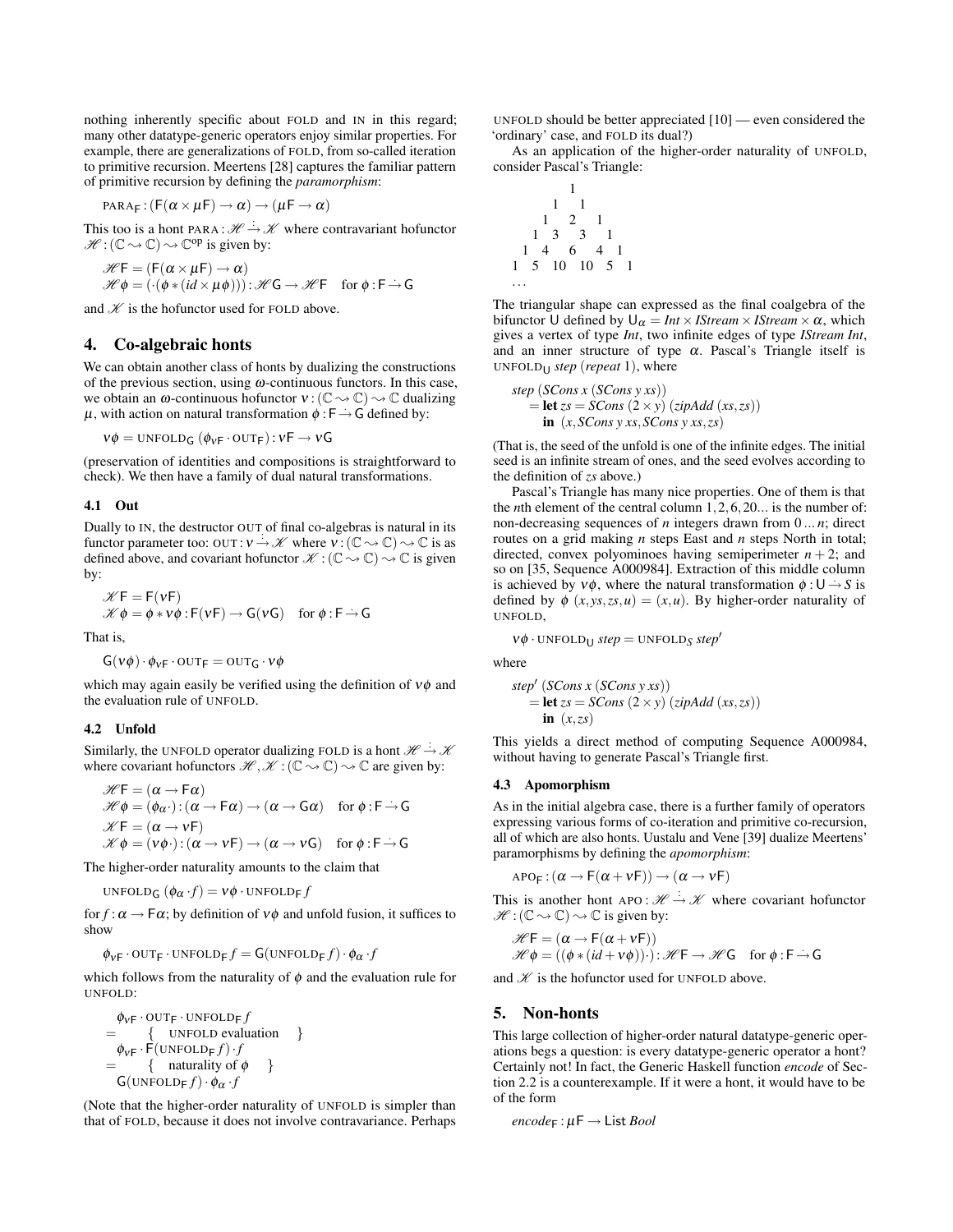This is of the right type to be a hont  $\mu \to \mathcal{K}$ , where  $\mathcal K$  is the constant hofunctor defined by  $K \mathsf{F} = \mathsf{List} \, \mathit{Bool}$  and  $\mathcal{K} \phi = \mathit{id}_{\mathsf{List} \, \mathit{Bool}}$ . However, the naturality property corresponding to any OP:  $\mu \rightarrow \mathcal{X}$ reduces to

$$
\text{op}_G\cdot\mu\phi=\text{op}_F
$$

for  $\phi$  :  $\overline{F}$   $\rightarrow$  G  $\rightarrow$  that is, all naturally related data structures (such as a binary tree and its left spine) are equivalent under OP. In particular, if G is the constant functor defined by  $G\alpha = 1$  and  $Gf = id_1$ , then for any F there is a unique natural transformation  $\phi$  from F to G and OP<sub>F</sub> factors through OP<sub>G</sub>. That is, OP<sub>F</sub> must have the same constant value for any F, which is clearly not what is wanted.

The same applies to the generic size operation that counts the (integer) values in a data structure — another standard example in the Generic Haskell literature [17]:

$$
\begin{aligned}\n\text{size} \{\alpha : \star \} & : (\text{size} \{\alpha\}) \Rightarrow \alpha \to \text{Int} \\
\text{size} \{\text{Unit}\} \ (\) & = 0 \\
\text{size} \{\text{Int}\} \ n & = 1 \\
\text{size} \{\alpha : \div, \beta\} \ (\text{Int } x) = \text{size} \{\alpha\} \ x \\
\text{size} \{\alpha : \div, \beta\} \ (\text{Int } y) = \text{size} \{\beta\} \ y \\
\text{size} \{\alpha : \times: \beta\} \ (x, y) = \text{size} \{\alpha\} \ x + \text{size} \{\beta\} \ y\n\end{aligned}
$$

As with *encode*, a hont of this type would have to be constant; all structures would have the same size.

The difference here is that Generic Haskell is based on *case analysis* of the shape, rather than blind *application* of the shape parameter; it therefore allows completely different behaviours in different branches of the analysis. This gives greater flexibility (as a corollary to the above, generic encoding and generic size cannot be defined in the Algebra of Programming style), but with that greater power comes greater responsibility.

## 6. Higher-order theorems for free

The statement that PARA is a hont can be proven from first principles, or using the higher-order naturality of FOLD and IN, in terms of which PARA is defined. However, by analogy with the first-order case [33, 40], one might expect to be able to deduce the result 'for free' from the type of PARA, using a kind of second-order parametricity theorem [30]. As in the first-order case, naturality is the special case of parametricity where the type takes the form of a morphism between functors. In this section, we present such a theorem.

Our method is to define a small language in which initial algebra operators like PARA may be defined, and to prove a parametricity theorem for terms in this language. Though we present only the initial algebra case, the same method can also be applied to define a language for final co-algebra operators.

Our language has two parts: a typed lambda calculus, and a notation for categorical combinators.

### 6.1 Lambda-calculus of types

The first part is a conventional typed  $\lambda$ -calculus as shown in Figure 1. We shall interpret this calculus using the cartesian-closed structure on  $\omega$ -cocomplete categories and  $\omega$ -cocontinuous functors. Thus kinds are interpreted as categories:

$$
\begin{array}{c}\mathbb{C}_\star = \mathbb{C} \\ \mathbb{C}_{\kappa_1 \Rightarrow \kappa_2} = \mathbb{C}_{\kappa_1} \sim \mathbb{C}_{\kappa_2}\end{array}
$$

This interpretation is readily extended to type contexts:

$$
\mathbb{C}_{X_1::\kappa_1,...,X_n::\kappa_n}=\mathbb{C}_{\kappa_1}\times\cdots\times\mathbb{C}_{\kappa_n}
$$

The objects of the category  $\mathbb{C}_{\Delta}$  are type environments  $\delta$ . That is, each  $\delta$  in  $\mathbb{C}_{\Delta}$  is a family of objects, i.e. a function mapping type

#### Raw syntax

| Kinds         | ĸ | $\star$ $K_1 \Rightarrow K_2$                          |
|---------------|---|--------------------------------------------------------|
| Types         |   | $K$   $X$   $\Delta X$ :: $\kappa$ . $T$   $T_1$ $T_2$ |
| Type contexts | Δ | $X_1 :: \kappa_1, , X_n :: \kappa_n$                   |

## **Constants**

∆,*X* :: κ<sup>1</sup> ` *T* :: κ<sup>2</sup>

 $1 : : \star$  $(+):: \star \Rightarrow \star \Rightarrow \star$  $(\times): \star \Rightarrow \star \Rightarrow \star$  $\mu$  :: ( $\star \Rightarrow \star$ )  $\Rightarrow \star$ Type judgements  $\Delta \vdash T :: \kappa$ 

| $\Delta \vdash K :: \kappa$ $(K :: \kappa \in Sig)$                                                                          | $\Delta$ , $X :: \kappa \vdash X :: \kappa$                                                                               |
|------------------------------------------------------------------------------------------------------------------------------|---------------------------------------------------------------------------------------------------------------------------|
| $\Delta, X :: \kappa_1 \vdash T :: \kappa_2$<br>$\Delta \vdash \Lambda X :: \kappa_1$ . $T :: \kappa_1 \Rightarrow \kappa_2$ | $\Delta \vdash T_1 :: \kappa_1 \Rightarrow \kappa_2$<br>$\Delta \vdash T_2 :: \kappa_1$<br>$\Delta \vdash T_1 T_2 :: K_2$ |

#### Figure 1. Lambda-calculus of types

variables  $X: K$  to objects of  $\mathbb{C}_K$ . The arrows of this category are indexed transformations  $\tau \in \mathbb{C}_{\Delta}(\delta, \delta')$ , so that  $\tau X$ :  $\mathbb{C}_{\kappa}$   $(\delta X, \delta' X)$ .

We assume for each constant *K* ::  $\kappa$  an interpretation  $[[K]] \in |C_{\kappa}|$ . Indeed we have used the same names for the constants in Figure 1 as the corresponding objects in the metalanguage. Thus  $\llbracket 1 \rrbracket$  is the object of  $\mathbb{C}$ , while  $\llbracket + \rrbracket$  and  $\llbracket \times \rrbracket$  are the corresponding binary functors  $\mathbb{C} \rightsquigarrow \mathbb{C} \rightsquigarrow \mathbb{C}$  and  $\llbracket \mu \rrbracket$  is the functor  $\mu : (\mathbb{C} \rightsquigarrow \mathbb{C}) \rightsquigarrow \mathbb{C}$ . That is,  $\mu$  maps functors to objects, and natural transformations to ordinary morphisms. Note that the calculus has no constant  $\rightarrow$  for function types, as this does not correspond to a covariant functor. Function types will be handled specially by the next layer of the calculus in the next section.

The interpretation of a type judgement  $\Delta \vdash T :: \kappa$  is standard [7], but specialised to the cartesian closed structure of this category of categories, so that it defines a functor:

$$
[\![\Delta \vdash T :: \kappa]\!] \in \mathbb{C}_\Delta \!\leadsto \mathbb{C}_\kappa
$$

This functor maps an object environment  $\delta \in |\mathbb{C}_{\Delta}|$  to an object

 $[\![\Delta \vdash T :: \kappa]\!] \delta \in [\mathbb{C}_\kappa]$ 

and a transformation of environments  $\tau \in \mathbb{C}_{\Delta}(\delta, \delta')$  to

$$
[\![\Delta \vdash T :: \kappa ]\!] \, \tau \in \mathbb{C}_{\kappa}([\![\Delta \vdash T :: \kappa ]\!] \, \delta, [\![\Delta \vdash T :: \kappa ]\!] \, \delta')
$$

The interpretation of application is the functor ∗ introduced in Section 3.

#### 6.2 A language for initial algebra combinators

The second part of the language allows us to express categorical combinators. The syntax and type rules of our language are given in Figure 2.

The signature *Sig* consists of the kinded type constants *T* :: κ of Figure 1, plus polymorphic constants  $k : \Lambda X_i :: \kappa_i$ . *S*, where  $X_1$ ::  $\kappa_1$ ,... $X_n$ ::  $\kappa_n$   $\vdash$  *S*. We assume a fixed signature, containing the usual polymorphic constants for  $1, +$ , and  $\times$ , as well as higher-order polymorphic constants:

IN : 
$$
\Lambda F :: \star \Rightarrow \star
$$
.  $F(\mu F) \rightarrow \mu F$   
FOLD :  $\Lambda F :: \star \Rightarrow \star, A :: \star$ .  $(FA \rightarrow A) \rightarrow (\mu F \rightarrow A)$   
MAP :  $\Lambda F :: \star \Rightarrow \star, A :: \star, B :: \star$ .  $(A \rightarrow B) \rightarrow (FA \rightarrow FB)$ 

Our language is somewhat restrictive; in particular it can express higher-order functions on data structures, but cannot express data structures containing functions. However, it is sufficient for defining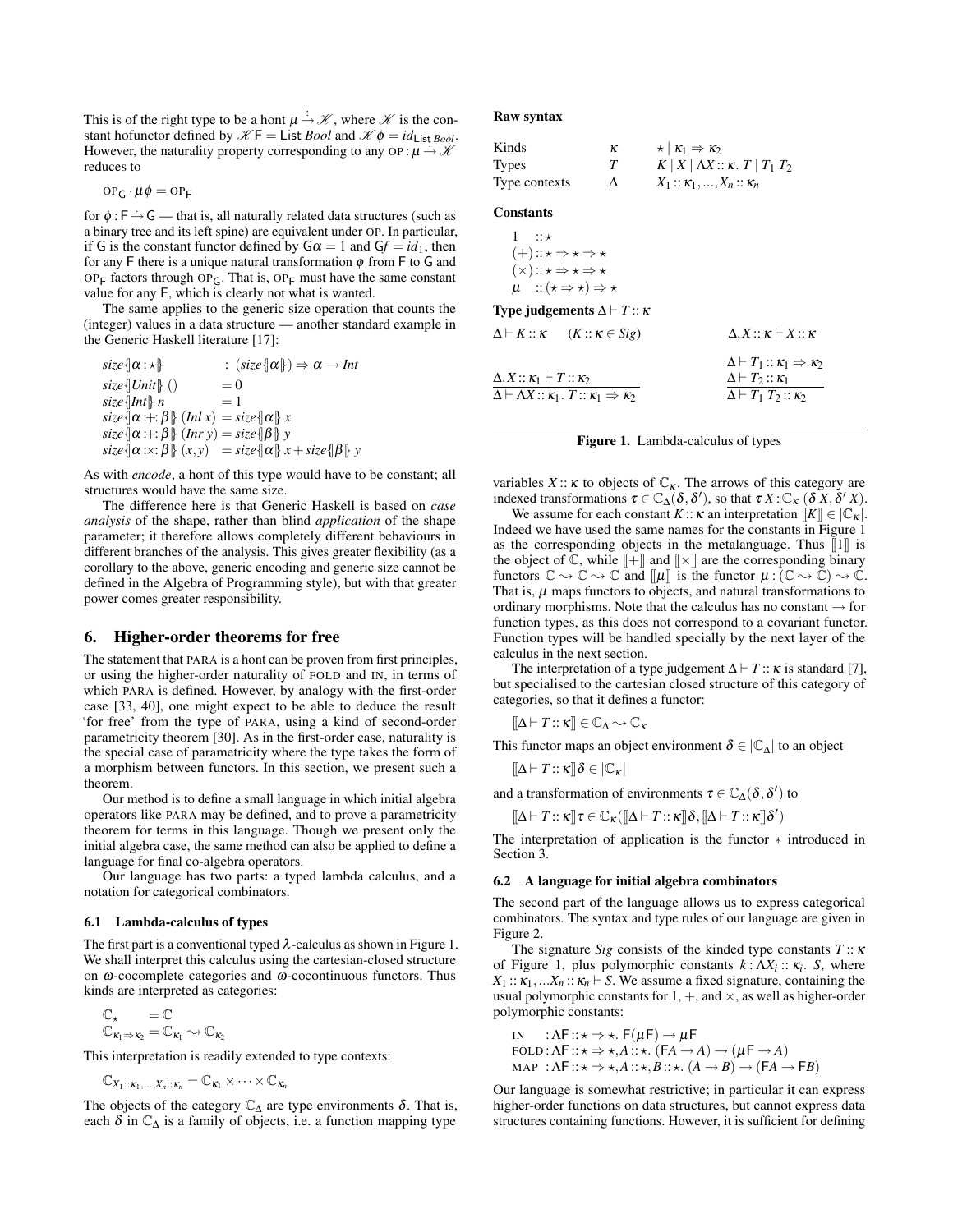## Raw syntax

| Function types      | $T \mid S_1 \rightarrow S_2$                            |
|---------------------|---------------------------------------------------------|
| Expressions         | $k_{S_1,,S_n}$   $x$   $\lambda x$ : S. e   $e_1$ $e_2$ |
| Expression contexts | $x_1: S_1, , x_n: S_n$                                  |

#### Function type judgements  $\Delta \vdash S$

|                            | $\Delta \vdash S_1$                 |
|----------------------------|-------------------------------------|
| $\Delta \vdash T :: \star$ | $\Delta \vdash S_2$                 |
| $\Delta \vdash T$          | $\Delta \vdash S_1 \rightarrow S_2$ |

### Expression judgements  $\Delta$ ; Γ  $\vdash$  *e* : *T*

| $\Lambda \vdash \Gamma$<br>$\Delta \vdash T_i :: \kappa_i$<br>$\Delta;\Gamma\vdash k_{T_1,,T_n}:S[T_i/X_i] \quad (k:\Delta X_i::\kappa_i.S\in Sig)$ |                                                                                                               |
|-----------------------------------------------------------------------------------------------------------------------------------------------------|---------------------------------------------------------------------------------------------------------------|
| $\Lambda \vdash \Gamma$<br>$\Delta \vdash S$<br>$\Delta: \Gamma, x : S \vdash x : S$                                                                | $\Delta; \Gamma, x: S_1 \vdash e: S_2$<br>$\Delta: \Gamma \vdash \lambda x : S_1$ . $e : S_1 \rightarrow S_2$ |
| $\Delta: \Gamma \vdash e_1 : S_1 \rightarrow S_2$<br>$\Delta: \Gamma \vdash e_2 : S_1$<br>$\Delta; \Gamma \vdash e_1 \ e_2 : S_2$                   | $\Delta: \Gamma \vdash e : S_1$<br>$\Delta \vdash S_1 =_{\beta\eta} S_2$<br>$\Delta: \Gamma \vdash e : S_2$   |



the various initial algebra operators. For example, the PARA operator of Section 3.3 can be expressed as

$$
F::\star \Rightarrow \star, A::\star; \vdash
$$
  
\n
$$
\lambda f: F(A \times \mu F) \to A.
$$
  
\n
$$
fst \cdot FOLD_{F} (\lambda t: F(A \times \mu F)).
$$
  
\n
$$
(f t, IN_{F} (MAP_{F} \text{ and } t))) :
$$
  
\n
$$
(F(A \times \mu F) \to A) \to (\mu F \to A)
$$

Next we shall define a parametric interpretation of our language, through which polymorphic types like the above yield parametricity properties, including higher-order naturality.

## 6.3 Interpretation of function types and expressions

We can interpret function type judgements  $\Delta \vdash S$  straightforwardly as mappings of objects:

$$
\mathfrak{O}[\![\Delta \vdash S]\!] \qquad \in |\mathbb{C}_{\Delta}| \to |\mathbb{C}|
$$
\n
$$
\mathfrak{O}[\![\Delta \vdash T]\!] \delta \qquad = [\![\Delta \vdash T \vdots \star]\!] \delta
$$
\n
$$
\mathfrak{O}[\![\Delta \vdash S_1 \to S_2]\!] \delta = \mathfrak{O}[\![\Delta \vdash S_1]\!] \delta \to \mathfrak{O}[\![\Delta \vdash S_2]\!] \delta
$$

However we cannot define a mapping of arrows, because the function type constructor  $\rightarrow$  is not covariant in both arguments. We shall instead interpret a judgement  $\Delta \vdash S$  as mapping arrows of  $\mathbb{C}_{\Lambda}$  to relations between the corresponding objects of  $\mathbb{C}$ . Although relations support composition, this composition is not preserved by the semantic mapping, so we shall not use a category of relations, and the mapping will not be a functor.

To define relations, we need to identify a set of points of each object of  $\mathbb C$ . We define the functor  $Pt : \mathbb C \rightarrow \mathbb S$ et by  $Pt = \mathbb C(1,-)$ . The corresponding notion of application takes  $f \in Pt$  ( $A \rightarrow B$ ) and *a* ∈ Pt *A* and yields *f*  $\omega$  *a* ∈ Pt *B*. We assume that  $\mathbb C$  is well-pointed, that is, equality of arrows,  $f = g$ , reduces to equality on points,  $∀a ∈ ℂ(1, A)$ . *f*  $@a = g @a$ .

Then the relational interpretation follows the usual definition of a logical relation. For  $\tau \in \dot{\mathbb{C}}(\delta, \delta'),$  we define

$$
\mathfrak{R} [\![ \Delta \vdash S ]\!] \tau \qquad \qquad \in {\mathbb{R}}el(Pt(\mathfrak{O} [\![ \Delta \vdash S ]\!] \delta), Pt(\mathfrak{O} [\![ \Delta \vdash S ]\!] \delta'))
$$

$$
\mathfrak{R}[\![\Delta \vdash T]\!] \tau (p,p') \equiv [\![\Delta \vdash T::\star]\!] \tau \cdot p = p' \n\mathfrak{R}[\![\Delta \vdash S_1 \to S_2]\!] \tau (f,f') \equiv \forall p,p'. \mathfrak{R}[\![\Delta \vdash S_1]\!] \tau (p,p') \Longrightarrow \n\mathfrak{R}[\![\Delta \vdash S_2]\!] \tau (f \circ p,f' \circ p')
$$

For each constant  $k : \Lambda \Delta$ . *S*, we assume for each  $\delta \in |\mathbb{C}_{\Delta}|$  a point

 $[[k]]\delta \in \text{Pt} (\mathfrak{O}[[\Delta \vdash S]])$ 

such that for  $\tau \in \mathbb{C}(\delta, \delta')$  we have  $\Re[\![\Delta \vdash S]\!] \tau$  ( $[[k]\!] \delta$ ,  $[[k]\!] \delta'$ ). For example, for the constant IN, the type

IN:  $\Lambda$ F::  $\star \Rightarrow \star$ . F( $\mu$ F)  $\rightarrow \mu$ F

implies the property

$$
\forall t, t'. \phi * \mu \phi \cdot t = t' \Longrightarrow \mu \phi \cdot \text{IN}_{F} \cdot t = \text{IN}_{G} \cdot t'
$$

(recall that '∗' binds tighter than '·'), or equivalently

$$
\forall t. \ \mu \phi \cdot \text{IN}_{F} \cdot t = \text{IN}_{G} \cdot \phi * \mu \phi \cdot t
$$

As C is well-pointed, this is equivalent to

 $\mu \phi \cdot IN_F = IN_G \cdot \phi * \mu \phi$ 

which is exactly the higher-order naturality property of IN. As a second example, for the constant

$$
\text{FOLD}: \Lambda \mathsf{F}::\star \Rightarrow \star, A::\star. (\mathsf{F}A \to A) \to (\mu \mathsf{F} \to A)
$$

the property implied by the type reduces similarly to

$$
\forall f, f'.\ a \cdot f = f' \cdot \phi * a \Longrightarrow a \cdot \text{FOLDF} f = \text{FOLD}_\mathsf{G} f' \cdot \mu \phi
$$

which combines the higher-order naturality property of FOLD with the first-order fusion law.

As a third example, for the constant

 $MAP : \Lambda F :: \star \Rightarrow \star, A :: \star, B :: \star. (A \rightarrow B) \rightarrow (FA \rightarrow FB)$ 

the property implied by the type reduces similarly to

 $\forall f, f' \cdot b \cdot f = f' \cdot a \Longrightarrow \phi * b \cdot \text{MAPF} f = \text{MAPG} f' \cdot \phi * a$ 

Since  $MAPF$  represents the action of  $F$  on arrows, this reduces to

$$
\forall f. \ \phi_{A'} \cdot \mathsf{F}f = \mathsf{G}f \cdot \phi_A
$$

which is the statement of the naturality of  $\phi$ . Note that as F occurs in both positive and negative positions in the type of MAP, the parametricity property does not correspond to naturality in F, just as FOLD is parametric but not natural in *A*.

For each  $\Gamma$ ;  $\Delta \vdash e$  : *S*, we have an interpretation of expressions

 $[[\Gamma; \Delta \vdash e : S]] \delta \in \mathbb{C}(\mathfrak{O}[[\Delta \vdash \Gamma]] \delta, \mathfrak{O}[[\Delta \vdash S]] \delta)$ 

using the cartesian closed structure of  $\mathbb C$  in the usual way. In the special case where the expression *e* is closed, the expression context Γ will be empty, so that the semantics is an arrow in  $\mathbb{C}(1, \mathcal{D}[\Delta \vdash S]\delta)$ , that is, a point.

#### 6.4 Consequences of the interpretation

Assuming these properties for the primitive constants, our aim is to infer similar properties for other combinators that we can define in our language.

This is expressed by our main theorem: if  $\tau$  is a transformation between type environments  $\delta$  and  $\delta'$ , such that the corresponding relation holds between value environments  $\gamma$  and  $\gamma'$ , then the interpretation of  $\Delta$ ;  $\Gamma \vdash e$  : *S* with respect to  $\delta$  and  $\gamma$  is related to the interpretation with respect to  $\delta'$  and  $\gamma'$ . As with the corresponding result for the polymorphic  $\lambda$ -calculus, this is established by a straightforward induction over the derivation of  $\Delta$ ;  $\Gamma \vdash e : S$ .

#### Theorem 1 Given

$$
\begin{array}{l} \tau \in \mathbb{C}_{\Delta}(\delta, \delta') \\ \gamma \in \mathsf{Pt}(\mathfrak{O}[\![\Delta \vdash \Gamma]\!]\delta) \\ \gamma' \in \mathsf{Pt}(\mathfrak{O}[\![\Delta \vdash \Gamma]\!]\delta') \end{array}
$$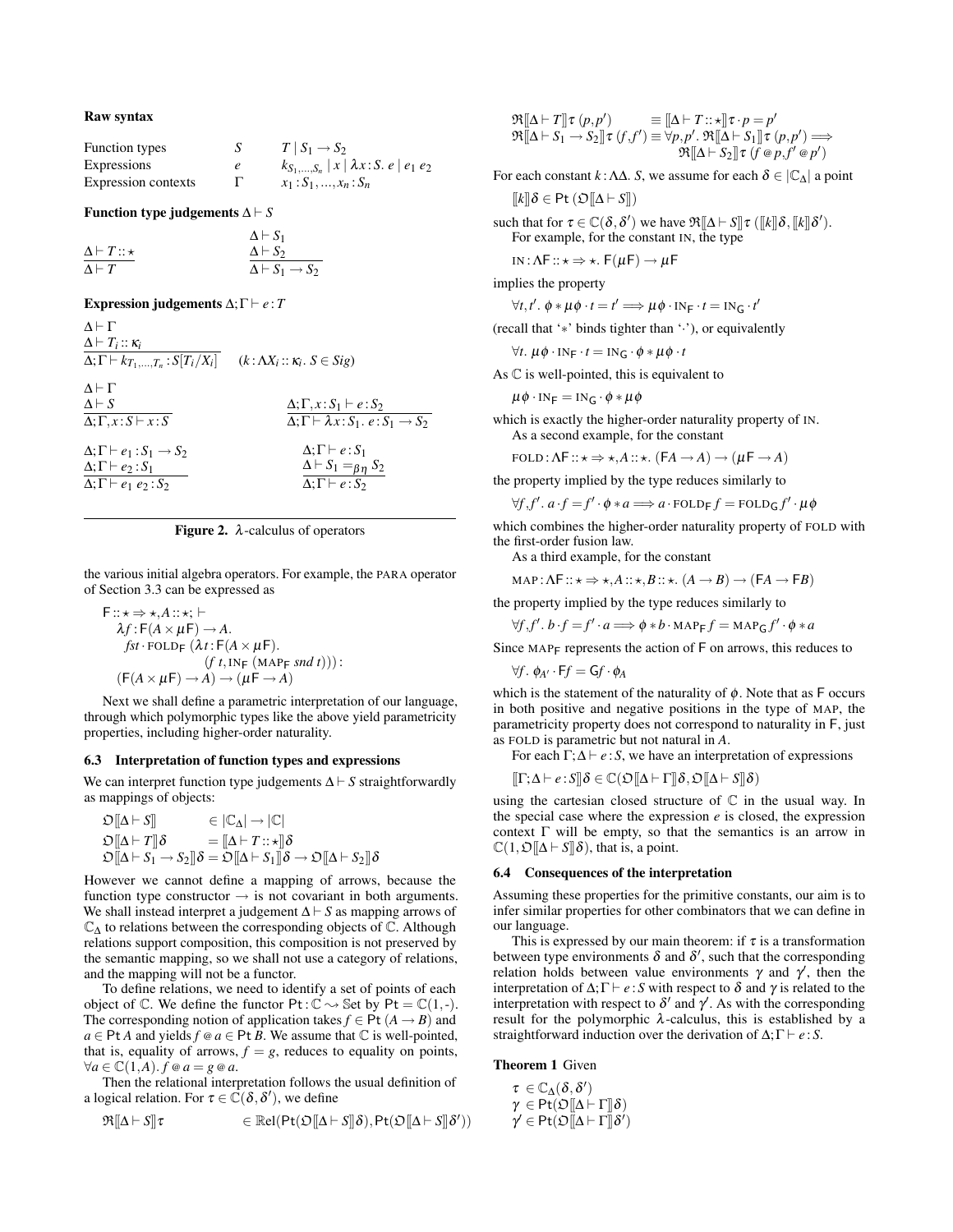we have

$$
\mathfrak{R}[\![\Delta\vdash\Gamma]\!] \tau (\gamma,\gamma') \Longrightarrow \mathfrak{R}[\![\Delta\vdash S]\!] \tau ([\![\Delta;\Gamma\vdash e:S]\!] \delta \cdot \gamma,[\![\Delta;\Gamma\vdash e:S]\!] \delta' \cdot \gamma')
$$

When *e* is closed, things are much simpler. Γ will be empty,  $\mathfrak{O}[\![\Delta]\vdash \Gamma]\!] \delta$  and  $\mathfrak{O}[\![\Delta\vdash \Gamma]\!] \delta'$  will both be 1, so the relation between them trivially holds.

**Corollary 2** For any closed term  $\Delta$ ;  $\vdash e : S$  and  $\tau \in \mathbb{C}_{\Delta}(\delta, \delta')$ , we have

$$
\Re[\![\Delta \vdash S]\!] \tau ([\![\Delta; \vdash e : S]\!] \delta, [\![\Delta; \vdash e : S]\!] \delta')
$$

For example, the PARA operator defined above had the type

$$
\mathsf{F}::\star \Rightarrow \star, A::\star; \vdash ... : (\mathsf{F}(A \times \mu\mathsf{F}) \to A) \to (\mu\mathsf{F} \to A)
$$

From this type we can infer the property

$$
\forall f, f'. a.f = f' \cdot \phi * (a \times \mu \phi) \Longrightarrow a \cdot \text{PARA}_{F} f = \text{PARA}_{G} f' \cdot \mu \phi
$$

That is, we get for free the higher-order naturality property presented in Section 3.3, combined with a first-order fusion law; specializing to  $a = id$  yields the higher-order naturality alone.

## 7. Conclusions

We have shown that the datatype-generic FOLD operator enjoys a kind of higher-order naturality property, relating different instances connected by a natural transformation; moreover, that naturality property arises for free from the type of the operator. Similar results apply to many other datatype-generic operators in the origami programming style. Moreover, those results may be derived for free from the higher-kinded type of the operator. In contrast, in approaches to datatype-generic programming that rely on case analysis on the shape of data, such properties have to be much more carefully engineered.

#### 7.1 Inspiration

Our inspiration for the higher-order natural transformations described in this paper is Paul Hoogendijk's very elegant work with Roland Backhouse [19, 20] on generic 'zip' functions  $\text{ZIP}_{F,G}$ : F∘  $G \rightarrow G \circ F$  that commute or transpose two functors F and G. The general case requires a relational setting, because such a transposition might be partial (for instance, yielding no result on mismatched data structures, such as when zipping a pair of lists of differing length) and non-deterministic (for instance, yielding results of arbitrary shape, such as when zipping with a constant functor F). However, the essence of the idea can be seen from considering the special case when G corresponds to a fixed-shape datatype such as Pair. In this case, the partially-parametrized remainder is conventionally called a 'generic unzip' UNZIP<sub>F</sub> : F∘Pair  $\rightarrow$  Pair ∘ F, and can easily be given an explicit definition:

$$
UNZIP_F = Ffst \bigtriangleup Fsnd
$$

where *fst* and *snd* are the projections from Pair, and  $\triangle$  generates a Pair using two element-generating functions. It is not hard to show that UNZIP is a hont  $(\circ$ Pair $) \rightarrow$  (Pair☉). The higher-order naturality property arising from this observation was used in [5] to transform an O(*n*log*n*)-time algorithm for computing bit-reversal permutations to  $O(n)$ -time.

## 7.2 Related work

The equation capturing the higher-order naturality of FOLD has appeared before; for example, it is Theorem 6.12 of the second author's PhD thesis [31], Equation 29 in the influential 'bananas paper' [29], and Equation (4) of [38]. However, to the best of our knowledge, the fact that this property is a naturality property has not been noted previously. Although Hoogendijk [19] coins the term 'parametric polytypism' (for what we call 'parametric datatypegenericity'), and contrasts it with 'ad hoc polytypism', the only hont he considers is the generic ZIP described above. In particular, although Hoogendijk certainly makes use of FOLD, there is no evidence from his writing that he realised that it too was a hont. The closest observation we are aware of in the literature is an offhand remark ('catamorphisms on different types can be related, but the precise details are not clear to us') by Jeuring and Jansson [21]. The extension to other datatype-generic operators such as UNFOLD, and the higher-order parametricity result itself, appear to be novel, albeit perhaps not very surprising with the benefit of hindsight.

#### 7.3 Acknowledgements

We would like to thank the members of the Algebra of Programming group at Oxford, for helpful discussions on this work; in particular, Bruno Oliveira showed us how to carry out the fusion in Example 4.2. Philip Wadler, Patty Johann, Neil Ghani, and the anonymous referees all provided advice that improved our presentation.

#### References

- [1] Matthew H. Austern. *Generic Programming and the STL*. Addison-Wesley, 1999.
- [2] Roland Backhouse and Jeremy Gibbons, editors. *Summer School on Generic Programming*, volume 2793 of *Lecture Notes in Computer Science*. Springer-Verlag, 2003.
- [3] Roland Backhouse, Jeremy Gibbons, Ralf Hinze, and Johan Jeuring, editors. *Spring School on Datatype-Generic Programming*, volume 4719 of *Lecture Notes in Computer Science*. Springer-Verlag, 2007.
- [4] Richard Bird and Oege de Moor. *Algebra of Programming*. Prentice-Hall, 1996.
- [5] Richard Bird, Jeremy Gibbons, and Geraint Jones. Program optimisation, naturally. In J. W. Davies, A. W. Roscoe, and J. C. P. Woodcock, editors, *Millenial Perspectives in Computer Science*. Palgrave, 2000.
- [6] Luca Cardelli and Peter Wegner. On understanding types, data abstraction and polymorphism. *ACM Computing Surveys*, 17(4):471– 522, December 1985.
- [7] Roy L. Crole. *Categories for Types*. Cambridge University Press, 1994.
- [8] Jeremy Gibbons. Origami programming. In Jeremy Gibbons and Oege de Moor, editors, *The Fun of Programming*, Cornerstones in Computing, pages 41–60. Palgrave, 2003.
- [9] Jeremy Gibbons. Datatype-generic programming. In Backhouse et al. [3].
- [10] Jeremy Gibbons and Geraint Jones. The under-appreciated unfold. In *International Conference on Functional Programming*, pages 273–279, Baltimore, Maryland, September 1998.
- [11] Jean-Yves Girard. *Interpretation Fonctionnelle et ´ Elimination des ´ Coupures de l'Arithmetique d'Ordre Sup ´ erieur ´* . PhD thesis, Universite´ de Paris VII, 1972.
- [12] Cordelia Hall, Kevin Hammond, Simon Peyton Jones, and Philip Wadler. Type classes in Haskell. *ACM Transactions on Programming Languages and Systems*, 18(2):19–138, 1996.
- [13] Robert Harper and Greg Morrisett. Compiling polymorphism using intensional type analysis. In *POPL*, 1995.
- [14] Ralf Hinze. A generic programming extension for Haskell. In Erik Meijer, editor, *Third Haskell Workshop*, 1999.
- [15] Ralf Hinze. Polytypic values possess polykinded types. In Roland Backhouse and José Nuno Oliveira, editors, Mathematics of Program